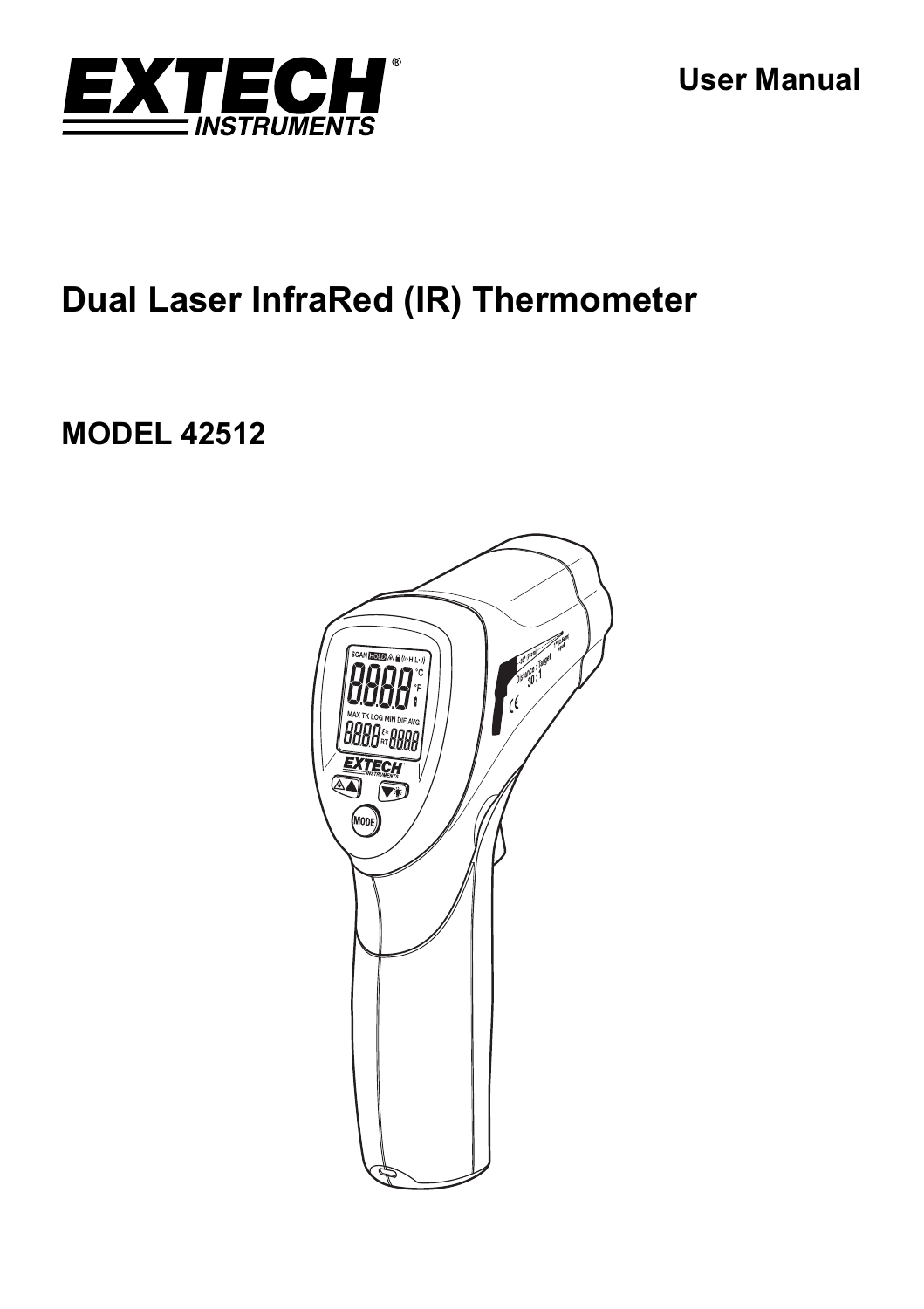Congratulations on your purchase of the Model 42512 IR Thermometer. This Infrared thermometer measures and displays non-contact temperature readings up to 1832°F (1000°C). At 30", built-in dual lasers converge to 1" target spot to insure accurate targeting and temperature measurement. The adjustable emissivity feature allows the IR thermometer to measure the temperature of virtually any surface. Proper use and care of this meter will provide years of reliable service.

# *Safety*

- Use extreme caution when the laser pointer is on
- Do not point the beam toward anyone's eye or allow the beam to strike the eye from a reflective surface
- Do not use the laser near explosive gases or in other potentially explosive areas

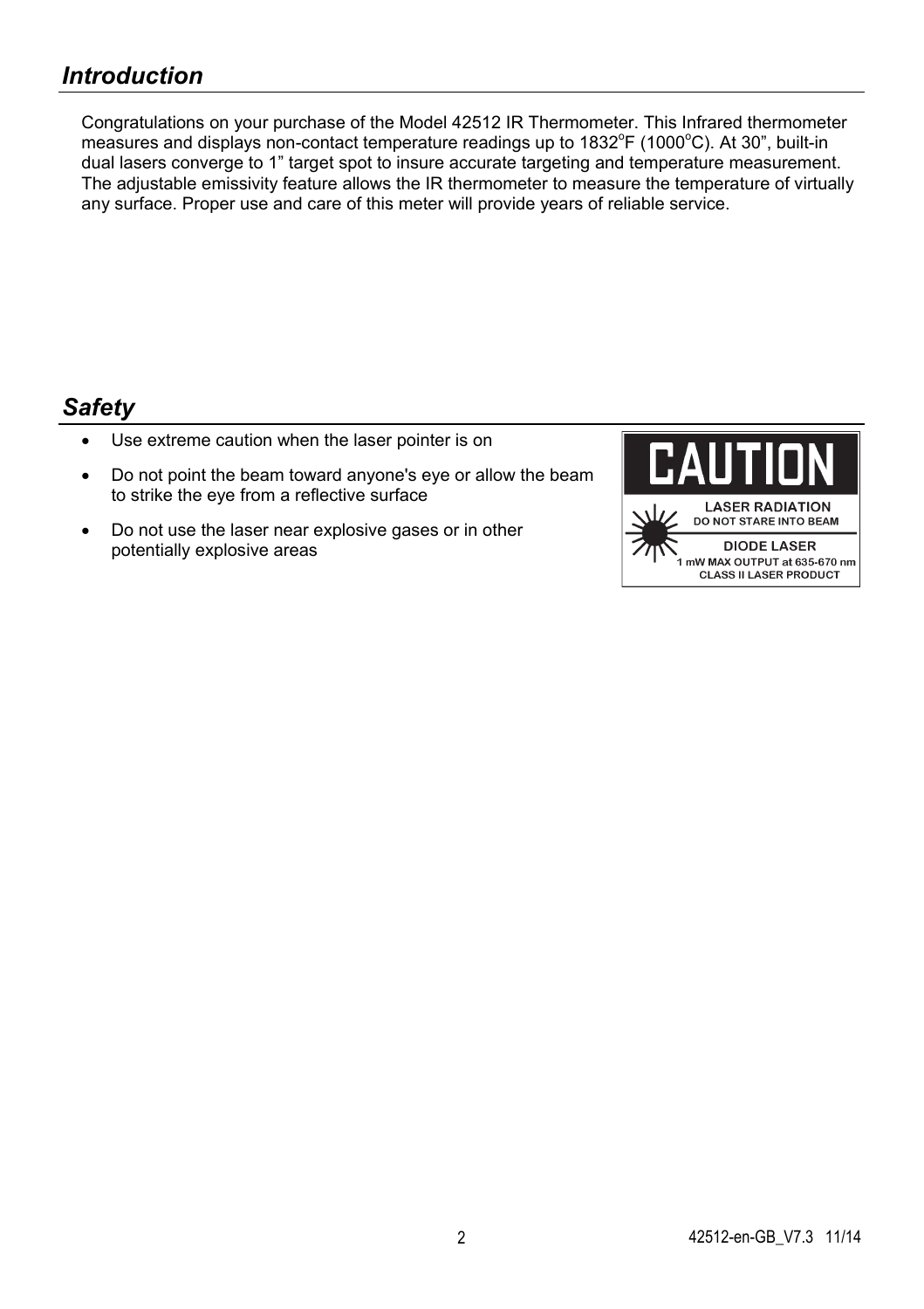- 1. Dual Laser pointers
- 2. LCD Display
- 3. Function Buttons
- 4. Measurement Trigger
- 5. Battery and F/C Switch compartment



### DISPLAY

- 1. SCAN, measurement in progress
- 2. HOLD, last measurement locked in display
- 3. Laser pointer active
- 4. Power locked ON
- 5. High limit alarm
- 6. Low limit alarm
- 7. C or F temperature units
- 8. Main temperature display
- 9. Low battery icon
- 10. MAX icon
- 11. Emissivity setting
- 12. Emissivity icon
- 13. Max temperature display

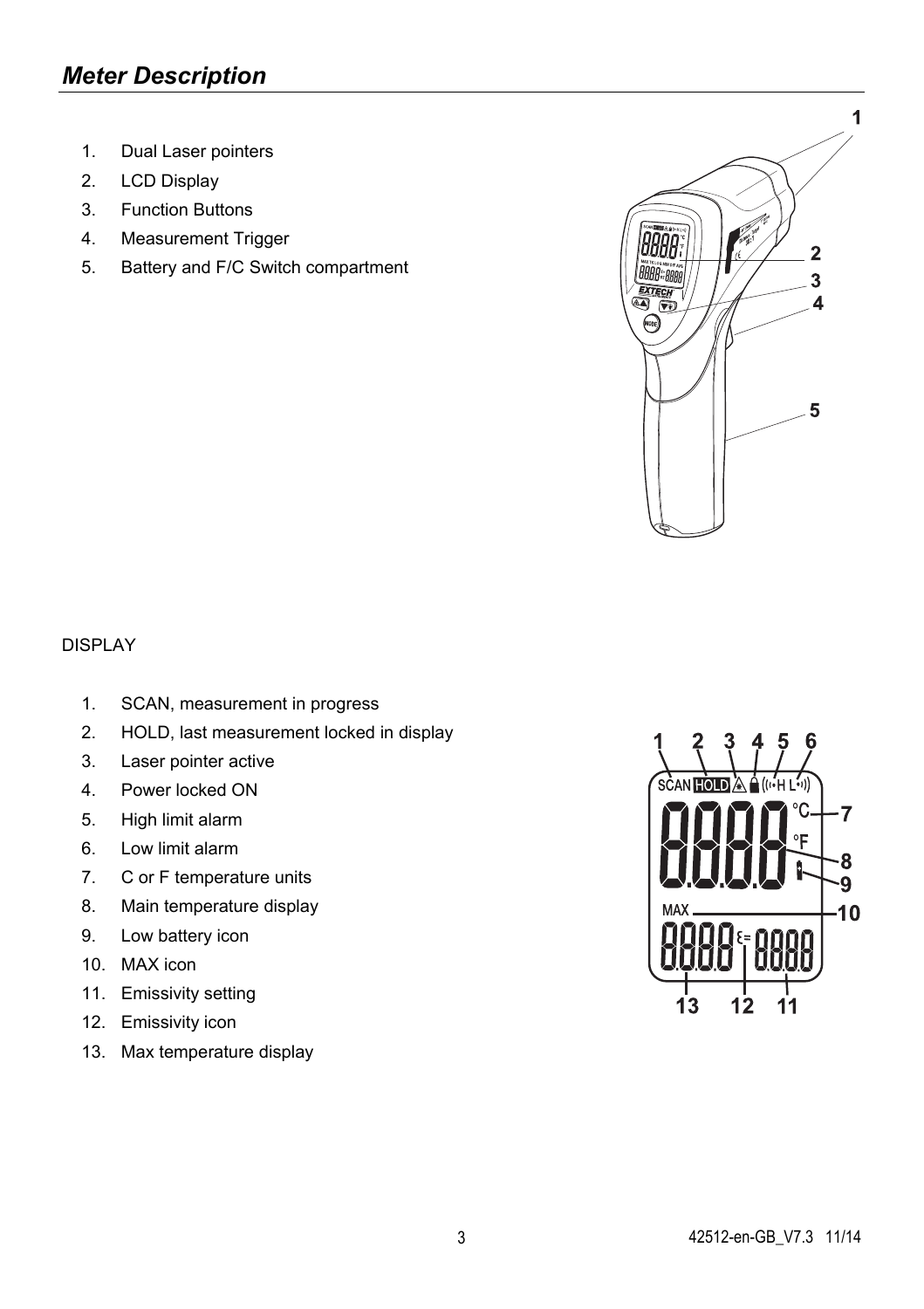# *Operating Instructions*

### **Temperature Measurements**

- 1. Hold the meter by its handle and point it toward the surface to be measured.
- 2. Pull and hold the trigger to turn the meter on and begin testing. The temperature reading, MAX temperature reading, the 'SCAN' icon, the emissivity value, and the unit of measure will appear.
- 3. Release the Trigger and the reading will hold for approximately 7 seconds (HOLD will appear on the LCD) after which the meter will automatically shut off. The only exception to this is if the LOCK mode is set to ON.

**Note**: Select the temperature units ( ${}^{\circ}F/{}^{\circ}C$ ) using the switch inside the battery compartment

### **Dual Laser Pointer**

The dual laser pointers are designed to cross at a distance of 75cm. The spot size at this distance is a 2.5cm diameter and this is the recommended distance to target for most measurements. To turn the lasers on/off:

- 1. Press and release the Trigger
- 2. While HOLD is on the display, press the laser button  $\Diamond$ once to  $\Diamond$ yn on the lasers on or off.
- 3. The laser icon  $\bigwedge$  will appear in the LCD when the laser function is enabled.
- 4. The status of the laser will be stored in memory and will remain as the "turn-on" condition until changed.

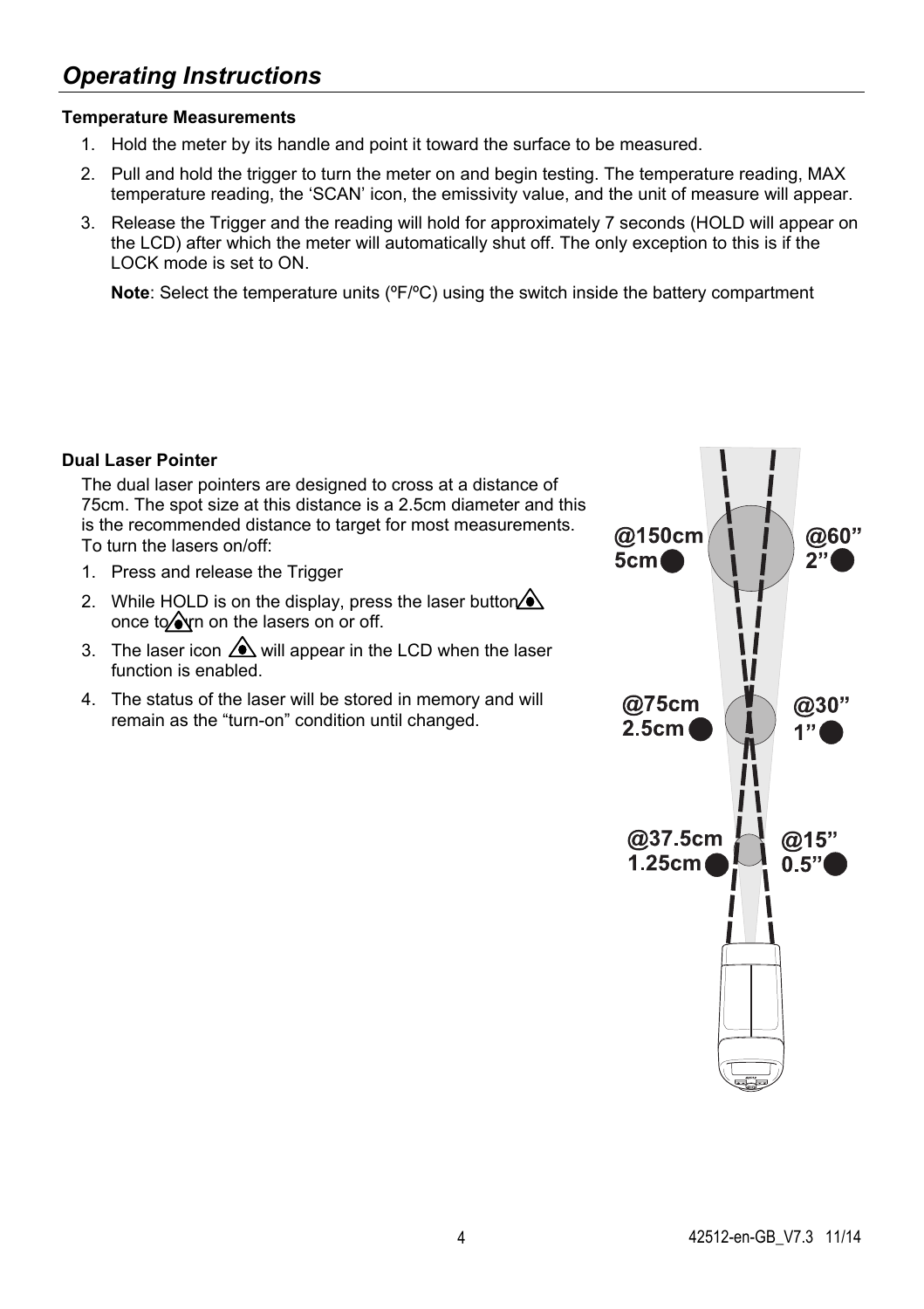### **MAX (maximum) temperature display**

The highest reading encountered during a single measurement scan is displayed in the MAX display

### **Backlight**

- 1. Press and release the Trigger
- 2. While HOLD is on the display, press the backlight button  $\%$  once to turn on the backlight on or off.
- 3. The backlight will illuminate in the LCD when the feature is enabled.
- 4. The status of the backlight will be stored in memory and will remain as the "turn-on" condition until changed.
- 5. Note: The backlight will shorten the battery life. Only use this feature when required.

### **The MODE button options**

The MODE button is used to access the Emissivity, Lock, High alarm and Low alarm features of the instrument.

- 1. Press and release the Trigger
- 2. While HOLD is on the display, press the MODE button to step through and program the following features. A blinking icon indicates the feature is selected.

### *E***= (Emissivity Value)**

Press the ▲ or ▼ buttons to change the emissivity value.

### **(Lock mode On/Off)**

Press the ▲ or ▼ buttons to turn the lock feature ON or OFF.

# **(High Alarm On/Off)**

Press the ▲ or ▼ buttons to turn the High Alarm feature ON or OFF.

## **(High Alarm setting)**

Press the ▲ or ▼ buttons to set the high alarm limit value in the main display

### **(Low Alarm On/Off)**

Press the **▲** or ▼ buttons to turn the High Alarm feature ON or OFF.

## **(Low Alarm setting)**

Press the  $\blacktriangle$  or  $\nabla$  buttons to set the Low alarm limit value in the main display.

### **High and Low Alarm Feature**

The meter has a programmable high and low alarm feature. When either alarm point is reached the meter will alert the user via an audible beep and a blinking LCD display icon. The alarm limit is set and the feature is enabled/disabled using the MODE button. The setting is stored and memory and will remain as the "turn-on" condition until changed.

### **Temperature Units**

The temperature units can be set to °F or °C using the switch located in the battery compartment.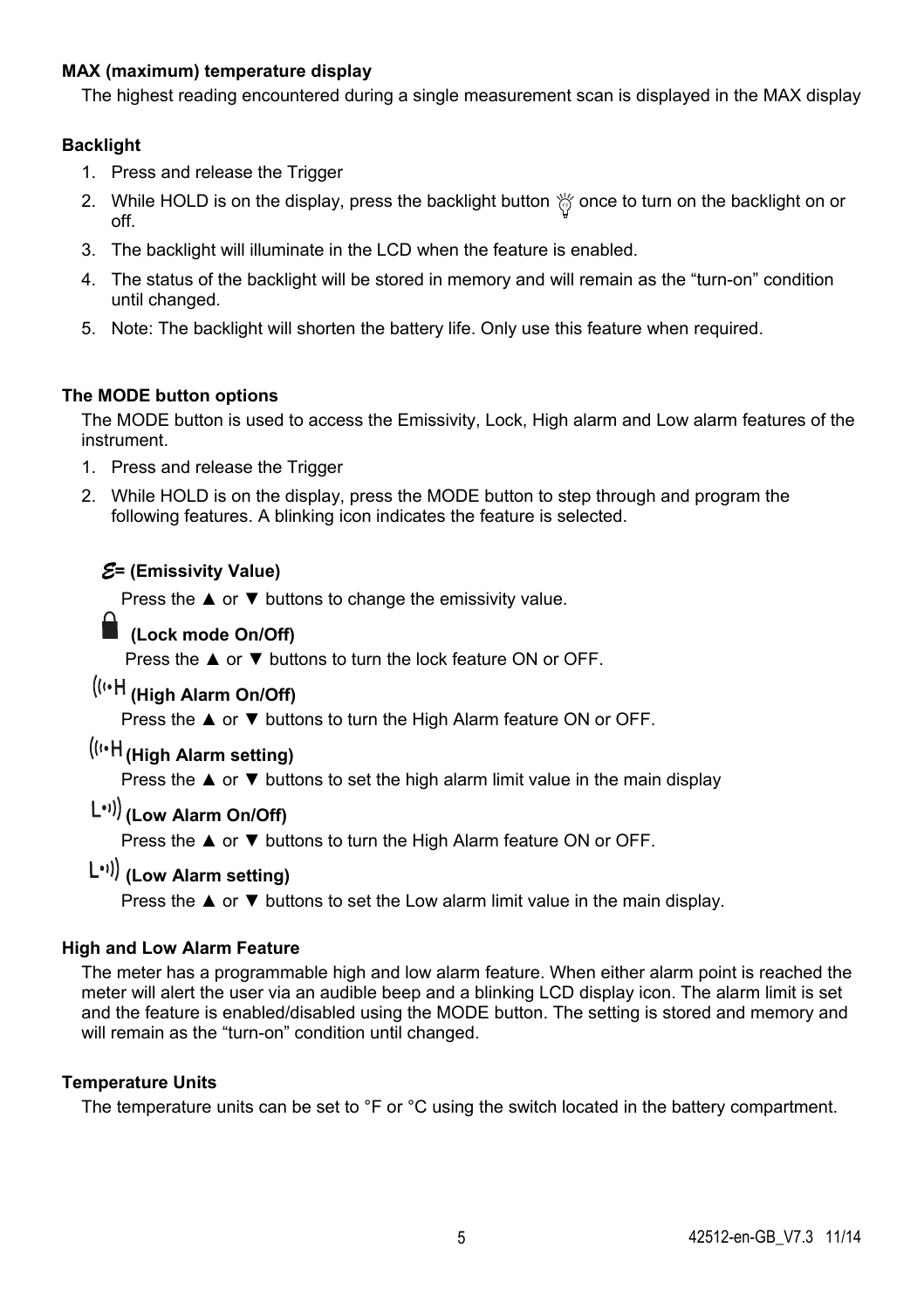### **Lock feature**

The LOCK feature disables the Auto Power Off feature for the period of use when selected. The feature is useful for long term temperature monitoring and hands free use. The meter will revert to auto power off if the trigger is pressed during a locked scan.

#### **Over-range Indication**

If the temperature measurement exceeds the specified temperature range, the thermometer will display dashes in place of a temperature reading.

### **Battery Replacement**

When the low battery symbol  $||$  appears on the display, replace the meter's battery (9V). The battery compartment is located behind the panel that surrounds the meter's trigger. Open the compartment by pulling the panel down from the trigger area. Replace the 9V battery and close the battery compartment cover.





You, as the end user, are legally bound (**Battery ordinance**) to return all used batteries and accumulators; **disposal in the household garbage is prohibited!**

You can hand over your used batteries / accumulators at collection points in your community or wherever batteries / accumulators are sold!

**Disposal:** Follow the valid legal stipulations in respect of the disposal of the device at the end of its lifecycle

#### **IR Measurement Notes**

- 1. The object under test should be larger than the spot (target) size calculated by the field of view diagram (printed on the side of the meter and in this guide).
- 2. Before measuring, be sure to clean surfaces that are covered with frost, oil, grime, etc.
- 3. If an object's surface is highly reflective, apply masking tape or flat black paint to the surface before measuring. Allow time for the paint or tape to adjust to the temperature of the surface it is covering.
- 4. Measurements through transparent surfaces such as glass may not be accurate.
- 5. Steam, dust, smoke, etc. can obscure measurements.
- 6. The meter automatically compensates for deviations in ambient temperature. However, it can take up to 30 minutes for the meter to adjust to extremely wide changes.
- 7. To find a hot spot, aim the meter outside the area of interest then scan across (in an up and down or side to side motion) until the hot spot is located.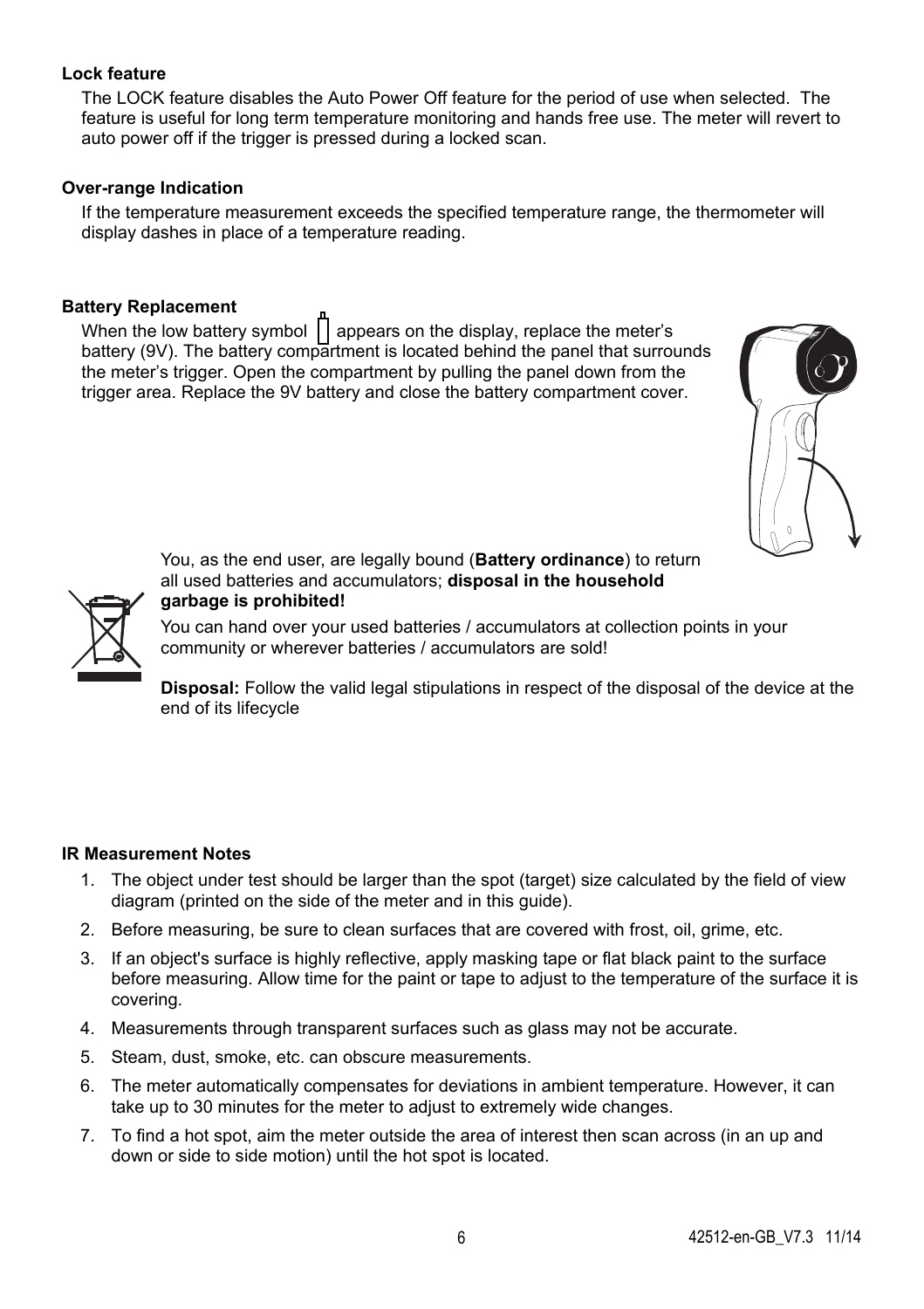#### **Field of View**

The meter's field of view is 30:1. For example, if the meter is 75cm from the target (spot), the diameter of the target must be greater than 2.5cm. Other distances are shown in the field of view diagram. Measurements should normally be made as close as possible to the device under test. The meter can measure from moderate distances but the measurement may be affected by external sources of light. In addition, the spot size may be so large that it encompasses surface areas not intended to be measured.

#### **Emissivity and IR Measurement Theory**

IR Thermometers measure the surface temperature of an object. The thermometer's optics sense emitted, reflected, and transmitted energy. The thermometer's electronics translate the information into a temperature reading which is then displayed on the LCD.

The amount of IR energy emitted by an object is proportional to an object's temperature and its ability to emit energy. This ability is known as emissivity and is based upon the material of the object and its surface finish. Emissivity values range from 0.1 for a very reflective object to 1.00 for a flat black finish. For the Model 42515, the emissivity is adjustable from 0.1 to 1.00. Most organic materials and painted or oxidized surfaces have an emissivity factor of 0.95. When in doubt, set the emissivity to 0.95.

| <b>Material under test</b> | <b>Emissivity</b> | <b>Material under test</b> | <b>Emissivity</b> |
|----------------------------|-------------------|----------------------------|-------------------|
| Asphalt                    | 0.90 to 0.98      | Cloth (black)              | 0.98              |
| Concrete                   | 0.94              | Skin (human)               | 0.98              |
| Cement                     | 0.96              | Leather                    | $0.75$ to $0.80$  |
| Sand                       | 0.90              | Charcoal (powder)          | 0.96              |
| Soil                       | 0.92 to 0.96      | Lacquer                    | 0.80 to 0.95      |
| Water                      | 0.92 to 0.96      | Lacquer (matt)             | 0.97              |
| lce.                       | 0.96 to 0.98      | Rubber (black)             | 0.94              |
| Snow                       | 0 83              | Plastic                    | 0.85 to 0.95      |
| Glass                      | 0.90 to 0.95      | Timber                     | 0.90              |
| Ceramic                    | 0.90 to 0.94      | Paper                      | 0.70 to 0.94      |
| Marble                     | 0.94              | <b>Chromium Oxides</b>     | 0.81              |
| Plaster                    | 0.80 to 0.90      | Copper Oxides              | 0.78              |
| Mortar                     | 0.89 to 0.91      | <b>Iron Oxides</b>         | 0.78 to 0.82      |
| <b>Brick</b>               | 0.93 to 0.96      | <b>Textiles</b>            | 0.90              |

#### **Emissivity Factors for Common Materials**